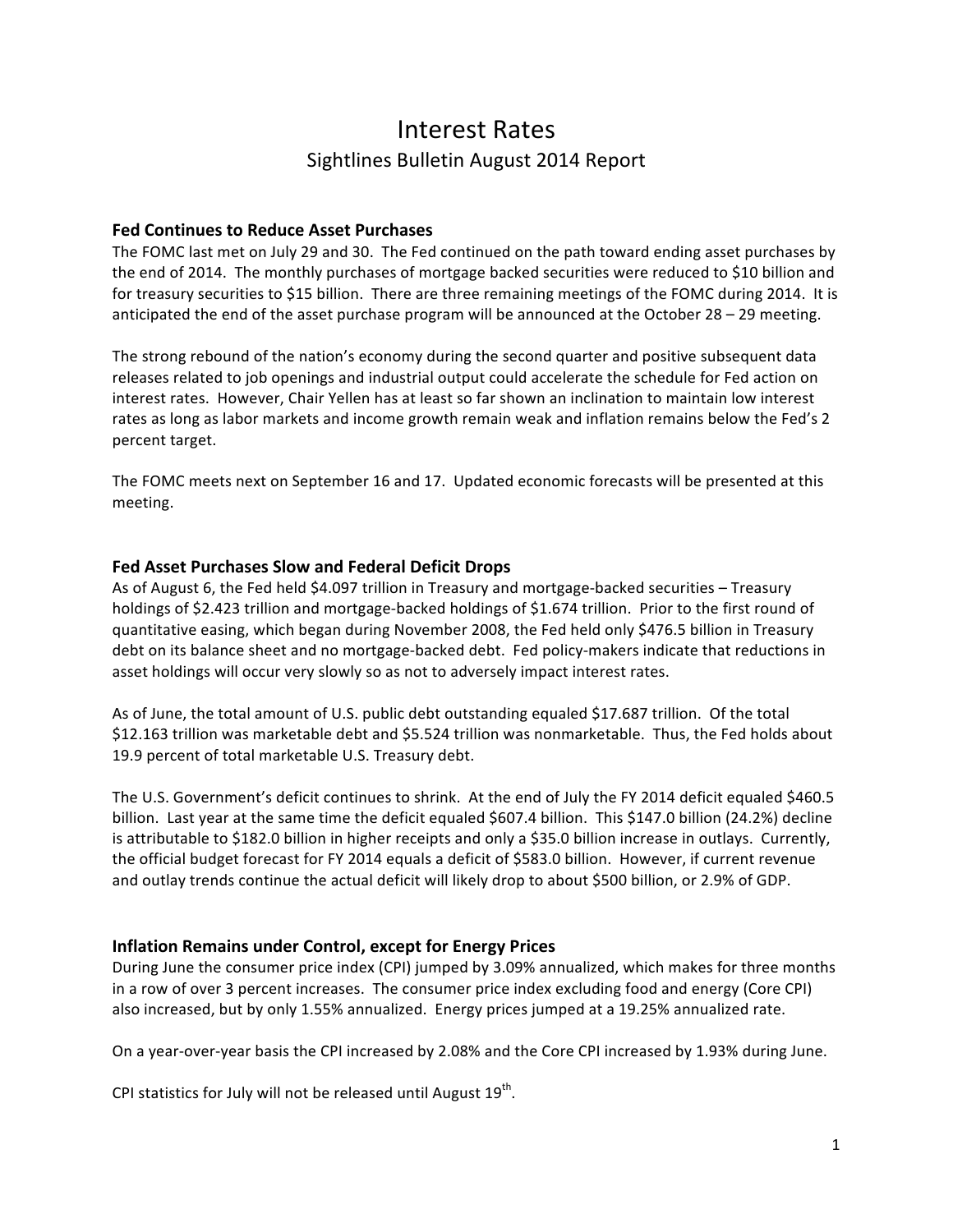## Short Maturity Yields Up Slightly/ Long Maturity Yields Drop Below Year Ago Levels

During July the average 1-year yield equaled 0.11% up one basis point from June and the average 2-year yield increased from 0.45% to 0.51%. The average 3-year yield increased from 0.90% to 0.97% and the average 5-year yield rose from 1.68% to 1.70%. A year earlier the 1-year, 2-year, 3-year, and 5-year yields equaled  $0.12\%$ ,  $0.34\%$ ,  $0.64\%$ , and  $1.40\%$ , respectively.

The average yield on the 7-year note decreased by 2 basis points from 2.19% to 2.17%. For the 10-year note the average yield decreased 6 basis points from 2.60% to 2.54%. One year ago these average yields equaled 1.99% and 2.58%.

The 20-year bond yield decreased from 3.15% to 3.07% and 30-year bond yield decreased from 3.42% to 3.33%. During July 2013 the yields for these two maturities averaged 3.31% and 3.61%, respectively. Thus, the yields for Treasuries with maturities of 10 years and longer are now below their year ago levels.

## **Yield Curve Continues to Flatten as Long Maturity Yields Decrease**

The following chart shows that the yields for the longest maturities (10-, 20- and 30-year) have moved below where they were a year ago. This retreat on the yields for the longer maturities has continued a trend that began in January. It is interesting that this reduction in long yields occurred over the period when the Federal Reserve reduced mortgage-backed security and treasury asset purchases from \$85 billion per month to \$35 billion per month.

On the other hand, average yields for the 1-year to 5-year maturities again rose slightly. Over the past year the increases have been greatest for the 3-year to 5-year notes. One reason the yields on the midterm maturities have increased is because these are the maturities where the Treasury has concentrated its debt issuance activity. "From January through July the amount of net new Treasury debt equals \$276.3 billion. Treasury notes (1- to 10-year maturities) have accounted for \$345.2 billion (124.9%) of net new debt issues and the share accounted for by bonds (20- and 30-year maturities) equals \$113.0 billion (40.9%), while the share accounted for by Treasury bills (maturities under 1-year) has decreased by \$182.0 billion (-65.9%).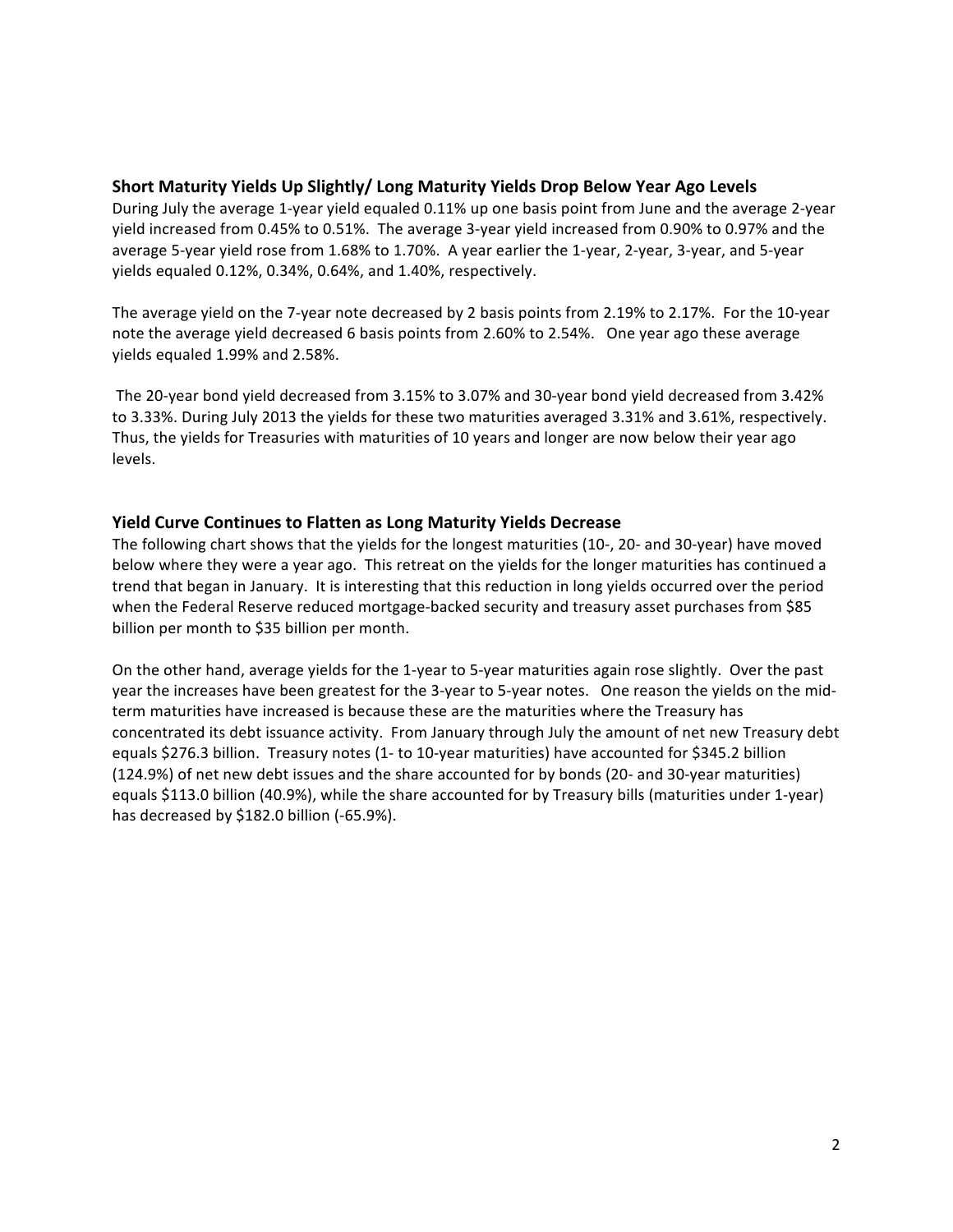

#### **Treasury Security Interest Rate Spreads Imply Continued Strengthening of the Economy**

The spread between the 3-month Treasury bill and the effective Federal Funds rate remained in negative territory during June and remained unchanged at -0.06%. The spread has not been positive since September 2009. Also, the target Federal Funds rate has not been changed since that time.

The yield spread between 20-year and 10-year Treasury securities decreased by 2 basis points to 0.53%. Over the past year this spread has decreased by 20 basis points. This change can be attributed to a 4 basis point decrease in the 10-year yield and a 24 basis point decrease in the 20-year yield.

The spread between interest rates for 10-year and 3-month Treasuries decreased by 5 basis points from 2.56% to 2.51%. This spread remains at a fairly high level but off its 12-month high which was 2.83% last December. "All of the recent decrease in this spread can be attributed to a drop in the yield for 10-year notes. Often when this spread decreases it indicates a slowing of the economy, but in those cases almost all of the contraction results from increases in the 3-month yield rather than drops in the 10-year yield.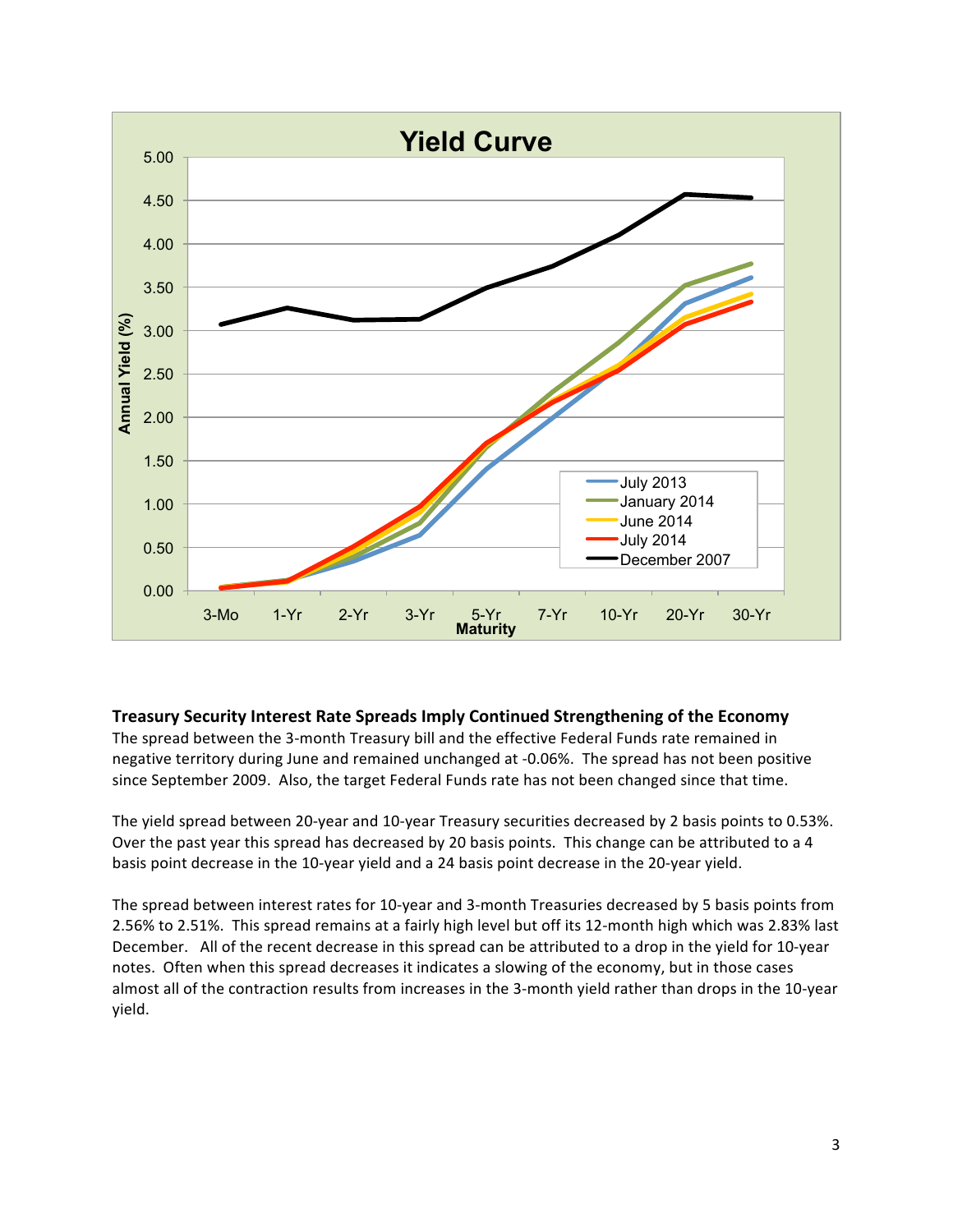

#### **Corporate Debt Investment Grade Yields Decrease/ High Risk Debt Yields Increase**

During July the average yield on AAA corporate bonds decreased from 2.57% to 2.55%. For BBB rated corporate bonds the average yield decreased one basis point from 3.47% to 3.46%. During July 2013 the average yields for AAA and BBB-rated bonds equaled 2.70% and 4.01%, respectively.

The average yields for BB-rated and B-rated bonds experienced large increases. For BB-rated bonds the yield increased from 4.26% to 4.43%. The average yield for B-rated bonds increased from 5.19% to 5.42%. The average yield for CCC and lower rated bonds increased by 16 basis points from 8.11% to 8.27%. During July 2013 the average yields for BB and B-rated corporate bonds equaled 5.23% and 6.31%, respectively. For CCC and lower rated bonds the July 2013 average yield equaled 9.73%.

The amount of corporate debt issued during July equaled only \$89.2 billion. This is the lowest amount of new debt since last December. From January through June the average monthly issuance of new corporate debt equaled \$138 billion. Of the July total, \$25.9 billion (29.0%) was classified as high yield. During July 2013 new corporate debt issues equaled \$96.9 billion, which included \$20.1 billion classified as high yield. So far this year \$917.0 billion in new corporate debt has been issued. This compares to \$828.6 billion during the same period last year.

Corporate bond yield trends are shown in the following chart.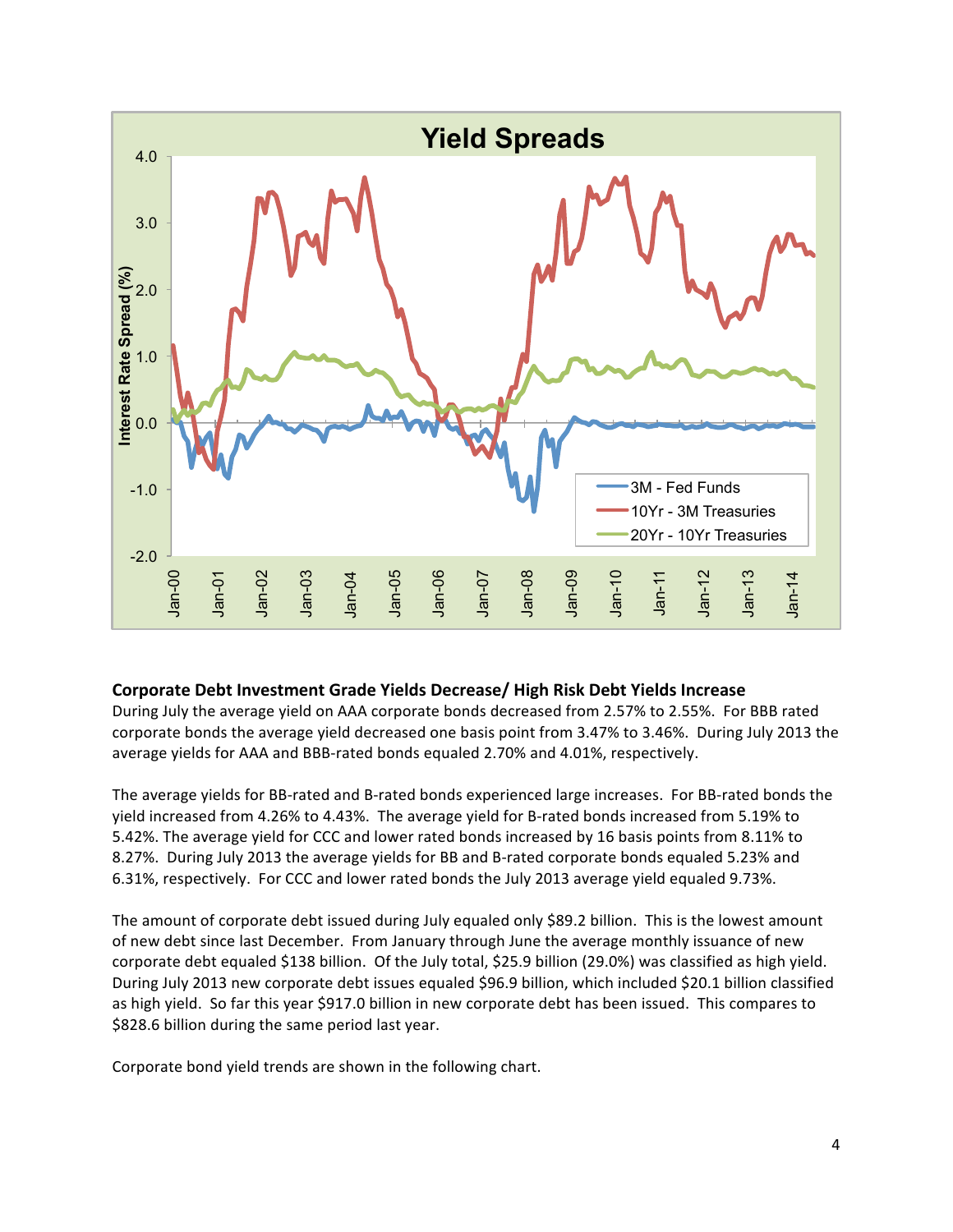

# **Mortgage Interest Rates Move Slightly Lower**

During July the average interest rate for 30-year conventional fixed rate mortgages decreased from 4.16% to 4.13%. This is the lowest the 30-year rate has been in a year. Last July the rate equaled 4.37%. So after moving to as high as 4.49% in September 2013, the 30-year mortgage rate is now below where it was last year.

For 15-year conventional fixed rate mortgages the average interest rate dropped to 3.24% in July from 3.27% in June. A year earlier this interest rate equaled 3.43%.

The National Association of Realtors reported in its July 22<sup>nd</sup> press release that existing home sales increased by 2.6% in June to a 5.04 million units seasonally adjusted annual rate (SAAR) from May's revised 4.91 million units SAAR. However, this is below the 5.16 million units SAAR a year ago. Also, the press release notes that "Inventories are at their highest level in a year and price gains have slowed." Both of these factors, along with lower mortgage interest rates, favor increased home sales in coming months. Data on July existing home sales will be released on August  $21<sup>st</sup>$ .

During June, the number of single-family residential building permits issued equaled 631,000 SAAR compared to 615,000 SAAR during May and to 627,000 SAAR during June 2013. The number of singlefamily housing starts during June equaled 575,000 SAAR down sharply from the 632,000 SAAR during